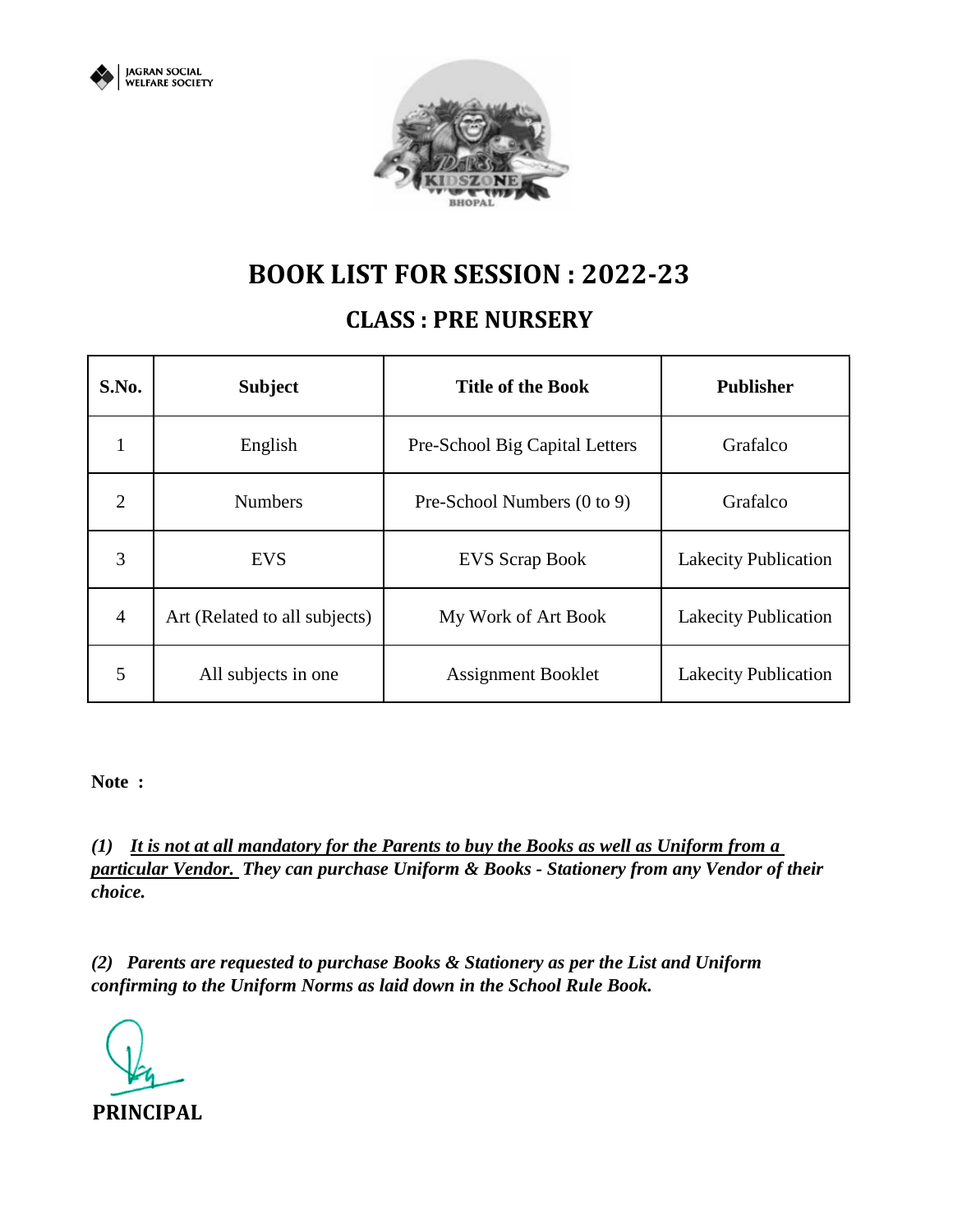



# **BOOK LIST FOR SESSION : 2022-23**

## **CLASS: NURSERY**

| S.No.          | <b>Subject</b>      | <b>Title of the Book</b>       | Publisher                      |
|----------------|---------------------|--------------------------------|--------------------------------|
| $\mathbf{1}$   | English             | Red Card Reader - A            | <b>Tychee Publishing</b>       |
|                |                     | Fun with Alphabet - A-Z        | Word Smith - Publication       |
|                |                     | Fun with Alphabet - a-z        | Word Smith - Publication       |
|                |                     | English Workbook               | Lakecity Publication           |
|                |                     | Pio Peep - Rhyme Book          | Lakecity Publication           |
|                |                     | My Hungry Caterpillar (Reader) | Lakecity Publication           |
| $\overline{2}$ | Hindi               | Aadharika Primer A             | Next Education India Pvt. Ltd. |
|                |                     | Hindi Workbook                 | Lakecity Publication           |
| 3              | <b>Numbers</b>      | Number Workbook - 1 (0-20)     | <b>Lakecity Publication</b>    |
|                |                     | Number Workbook - 2 (21-50)    | <b>Lakecity Publication</b>    |
| 4              | <b>EVS</b>          | <b>EVS Workbook</b>            | <b>Lakecity Publication</b>    |
| 5              | Art and Craft       | Busy Bees - C Art              |                                |
|                |                     | <b>Busy Bees - Craft</b>       | Ace Vision Publisher Pvt. Ltd  |
| 6              | All Subjects in one | <b>Assignment Booklet</b>      | Lakecity Publication           |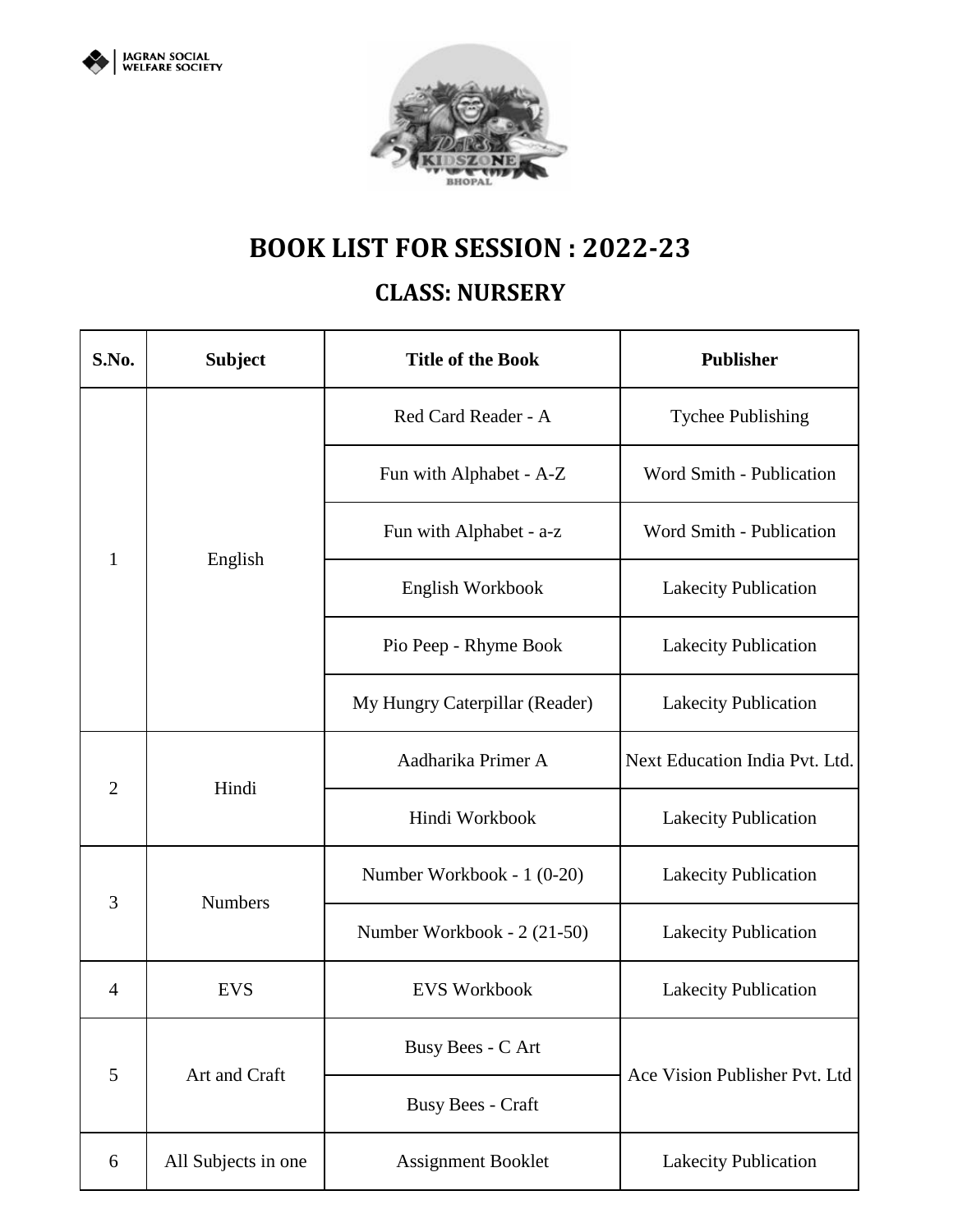| S.No. | <b>Subject</b>      | <b>Title of the Book</b> | <b>Publisher</b>            |
|-------|---------------------|--------------------------|-----------------------------|
| 7     | All Subjects in one | Bridge up Booklet        | <b>Lakecity Publication</b> |
| 8     | All Subjects in one | <b>Summer Booklet</b>    | <b>Lakecity Publication</b> |

**Note :** 

*(1) It is not at all mandatory for the Parents to buy the Books as well as Uniform from a particular Vendor. They can purchase Uniform & Books - Stationery from any Vendor of their choice.*

*(2) Parents are requested to purchase Books & Stationery as per the List and Uniform confirming to the Uniform Norms as laid down in the School Rule Book.*

**PRINCIPAL**